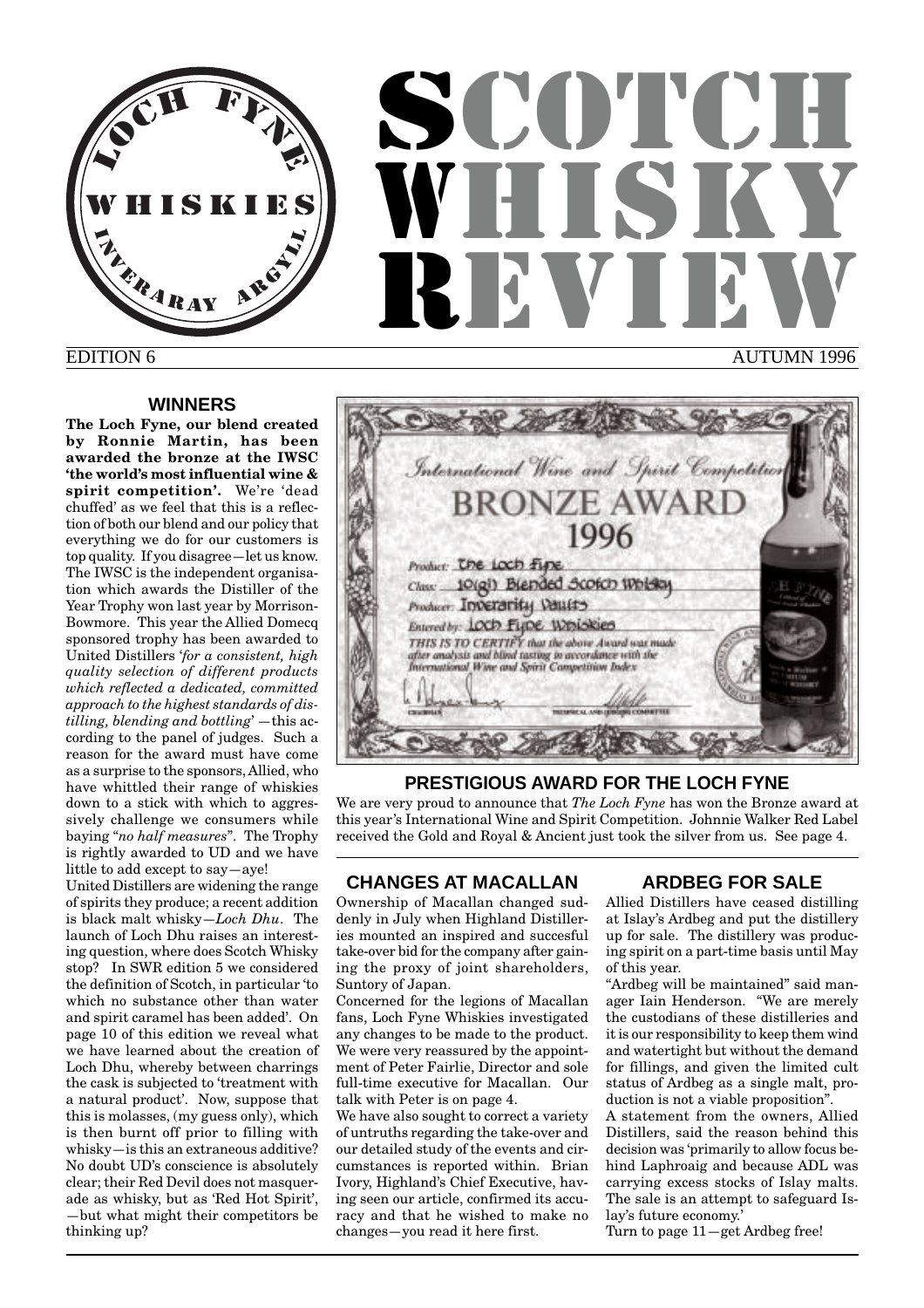# **THE POUNDS, DOLLARS & YEN**



**Alan Gray is the leading authority on the financial make-up of the Scotch Whisky industry. His unique knowledge and opinion is essential for all investors in and those concerned with the Industry. LFW: What is your job?**

I am an Investment Analyst and have specialised in the whisky industry for about 30 years, mainly as a stock broker and my annual report *The Scotch Whisky Industry Review* has been published for about twenty years. I am a chartered accountant and initially I spent five years as a financial journalist with the Glasgow Herald—an excellent training ground for stockbroking.

I am a Director of Sutherlands, stock brokers based in Edinburgh with an office in London. We trade for and advise clients on which shares should be bought or sold. Our clients are exclusively institutional; investment trusts, insurance companies and pension funds for example.

#### **LFW: Who buys your** *Review***? At £350 it is an expensive document!**

We sell it to the whisky industry itself; they all buy it because it provides them with a composite view of the whole industry, written impartially. It is also used by any company involved in whisky both overseas and at home, from label printers, cooperages, right through to advertising agencies.

#### **LFW: How important is Scotch?**

It is one of the UK's top five exports, along with the likes of 'Finance', 'Engineering', the 'Motor Industry' and North Sea Oil. Whisky exports are now running at well over £2,000 million every year. In addition, almost half that is raised as excise duty and VAT, making it a major contributor to the UK Exchequer.

In terms of employment, the number directly involved is now below 14,000, with another forty-odd thousand indirectly involved, making some 60,000 dependent on the industry. A big employer in Scotland and particularly significant in small communities, a distillery may employ only a dozen people but keep a community vibrant.

**LFW: Is Scotch a good investment?** The Scotch Whisky sector has been friendless from an investment point of view for the last few years. This is partly because prices have not been rising and neither have profits. Whisky companies have not therefore been a particularly good investment of late, albeit many are very good companies. That should change but is unlikely to do so in the short term as the market generally is near a peak. Glenmorangie has, however, performed well and many other companies are now getting into an attractive buying range. Of the big boys, Guinness, Allied and Grand Metropolitan have had a very disappointing share price performance over the last five years. Allied has under-performed the stock market by 50%, Guinness by 44% and GrandMet by 26%. The reason for this is mainly due to the weakness of selling prices; for every one percent increase in price there is a tremendous boost to profit. In the past whisky has had constantly rising prices and therefore profits, in many cases ahead of other industries, but in the last few years that has not been the case. While volumes have been reasonably good, the absence of price increases has mitigated against the whole industry.

Prices have not even risen in line with inflation, partly due to recession but more particularly because the industry has been needlessly competitive virtually cutting each others throat and in many cases has shot itself in the foot. I don't believe that prices need to be as keen as they are. Furthermore I can't think of any other industry that cuts prices in the run up to its busy Christmas and New Year season. It's beyond belief!

### **LFW: Is it just prices?**

There is a misconception, certainly at home, that whisky sales are falling—this is true in the UK but not in most overseas markets where exports are rising. The problem in the UK is that people think that whisky is 'old fashioned'. The industry has got a lot of PR work to do and should be pointing out that this is a great product, with growing markets around the world that are enjoying Scotch.

The high rate of tax in the UK on whisky has contributed to the fact that sales are falling. All spirits including Scotch are discriminated against *vis-a-vis* other drinks such as beer and wine, which is wrong and the industry is right to point out to the Chancellor that if he reduced tax more would be sold.

The industry has not addressed the perception of being old hat. Currently UK consumption is down 30% compared with 20 years ago. The industry should be trying to reverse this trend as the situation has been getting worse and worse.

The good news is that at long last they are advertising on TV which should have been done twenty years ago. Historically the industry has sold a prestigious product and enjoyed high margins but is in danger of losing that. You don't cut prices when you've got a quality product.

**LFW: So an investor should buy now?** On the face of it you should be buying but the stock market is at an all time high! If you take an anti-cyclical view, i.e. buy when a sector is out of favour, then from that point of view you should be buying whisky shares. But if we are near the top of a stock market cycle and it might fall by say, 20%, then there is no way the Scotch Whisky companies can outperform that significantly. Taking a long term view, however, all of the big companies look attractive.

#### **LFW: United Distillers is the biggest producer of Scotch. Can I buy UD shares?**

UD is wholly owned by Guinness; you cannot buy shares in UD but you can in Guinness, a public quoted company with a head office in London. UD is the spirits arm, producing Scotch, Gin and other spirits and is by far the biggest part of the group accounting for  $60\%$ of profits. The Irish connection has largely disappeared apart from the Guinness Stout brand, and there is very little stock held by the Guinness family.

The promised Guinness HQ in Scotland never materialised. What we do have is the UD main operations based in Edinburgh and they have done a good job since acquiring Bell's and The Distillers Company ten years ago. At that time they refused to cut prices or dump stock and profits rose sharply. However, in the last five years UD has sounded a cautionary note mainly because of the weakness of pricing. In the UK in particular they felt they were losing too much volume to the price cutters, especially with Bell's, and so they too cut prices. Had they held out there is just the possibility that industry prices might not have fallen as much but you've got be a wee bit sympathetic towards them as they are the market leader and easily shot at.

Just recently UD has stated that they are going to get prices up and they are not going to get involved in price cutting. If they stick to that, things will get better.

#### **LFW: Who is Grand Metropolitan?**

GrandMet is a quoted UK company based in London. Its business is principally foods, Pilsbury, Burger King and Haagen-Dazs Ice Cream, and drinks through its subsidiary International Distillers and Vintners.

IDV is the biggest spirits organisation in the world (Guinness is the biggest in Scotch), with a big portfolio of many brands including Smirnoff, Baileys and Malibu. Its principal whiskies are  $J&B$  (the world's number two). and the malts, The Singleton and Knockando. IDV has gone through a sticky patch with its brands recently but is more advanced with restructuring than anyone and so should begin to reap the benefit. They're putting a lot of money into marketing which should help J&B, long regarded as the jewel in GrandMet's crown but which has been tarnished for a while. I believe they should expect to do better.

#### **LFW: And Allied?**

Allied Domecq, formerly Allied Lyons, owns Allied Distillers, the whisky arm. Other main interests are retail, including Baskin-Robbins ice cream, Dunkin' Donuts and Victoria Wine. Allied Domecq is interesting because its performance has been so bad that the market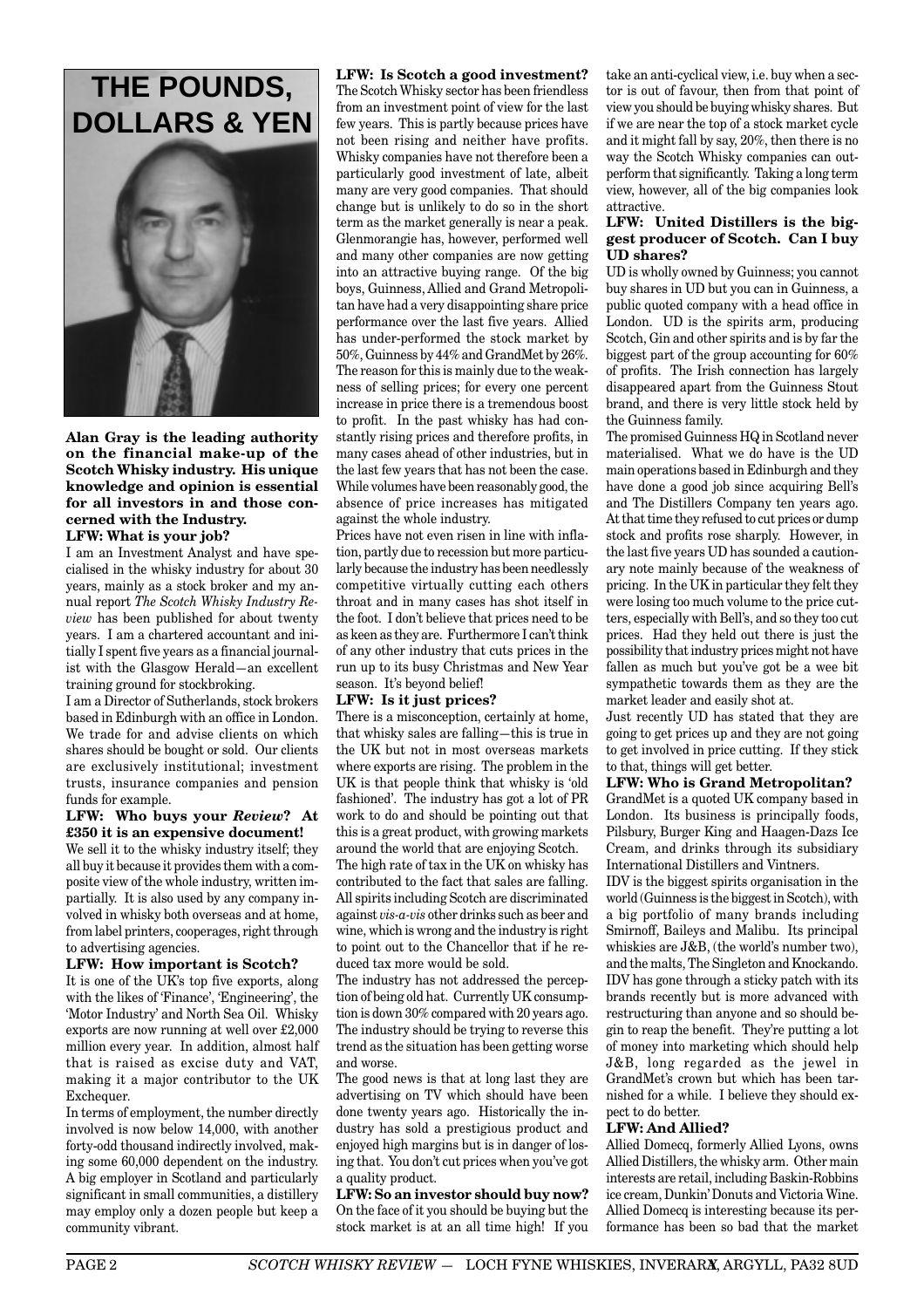believes that if doesn't get its act together it will be taken over. Either they improve themselves and their profits improve rapidly or a bidder will come along. Usually in a takeover a share holder makes money.

**LFW: What are they doing wrong?** One of the things was to buy the Mexican company, Domecq, at the wrong time, just one day before a senior Mexican politician was assassinated. Devaluation of the peso followed the assassination and that knocked huge amounts off the value of the Mexican investment. The company has also had trouble getting to grips with reorganising the management both in Mexico and in the UK. Allied has failed to tackle problems, merely tinkering with them and not maximising its brand strength.

Spirits & wines is the biggest part of the Allied empire. Teacher's has struggled, Ballantine's has done well as has one of their malts, Laphroaig, but a lot of other brands are not performing due to a lack of advertising and marketing support.

Allied Domecq is a UK listed company with a head office in London. What is interesting is that they are the only non-Japanese company with a holding in Suntory, albeit the holding is very small.

*"live here and be identified with the product"*

The other of the big four whisky companies is Seagram, owner of Chivas Regal, The Glenlivet and many other brands. Seagram have moved up a gear in the last year or two. They have bought heavily into entertainment via MCA and some commentators believe that they may want out of drinks. However that is probably not the case and there seems to be no intention to leave Scotland. They are increasing volume, have a new bottling plant at Paisley, and have created lavish visitor centres at Strathisla and now Glenlivet. Seagram is a Canadian company. Its head office is in Montreal and the UK operations are led from London.

#### **LFW: Are London headquarters a problem?**

There is nothing wrong with having some operations in London but the Scottish economy would benefit greatly if headquarters were based in Scotland. Scotland should be pushed as much as possible—long live UD at Edinburgh, we need more of that, although a Guinness HQ (as originally promised) would be even better. The move south of Allied's marketing, for example, is a bad thing. I'm extremely uneasy about direction from the south, not from any nationalist point of view but because I believe that part and parcel of selling Scotch is to understand the product, to live here and to be seen as being identified

with the country and the product. Recently a French drinks industry executive made this very point without any prompting from me.

### **LFW: Why is this so important with Scotch and not other drinks?**

It is the biggest selling whisky in the world. Wherever you go in the world people identify Scotland with certain things and one of these is always Scotch. If the message gets out that there are not too many Scots involved then it is bad for the image. I argue for a strong Scottish presence in production and in selling.

#### **LFW: There are Scottish companies to have shares in.**

The biggest of these is Highland Distilleries, a very conservatively run, good Scottish company based entirely in Scotland. Highland is involved primarily in whisky, with Famous Grouse and seven distilleries in its group, of which six are operational.

Highland is a quoted vehicle and very much in the spotlight at the moment due to its acrimonious bid for Macallan. There is a perception that Highland itself is 'bid proof' and this is because of the very close relationship with Robertson & Baxter, a private company. R&B own Langs blend and Glengoyne malt and are also blenders, (they blend Cutty Sark for Berry Bros).

Highland has a 35% holding in R&B and R&B's parent, Edrington, has 20% of Highland but this still leaves 80% on the market. The problem with any takeover bid for Highland is in the arrangement between Highland and R&B because while R&B are the blenders of Grouse, Highland are the brand owners and marketers. So a buyer might own the brand without access to all the stocks supporting the brand.

The logic is that a bidder would have to bid for both Highland and R&B.

Hiram Walker tried to bid for Highland in 1979 but that bid was turned down by the Monopolies Commission on the basis that the ownership of many quality malt whisky distilleries would be in Hiram Walker's hands! **LFW: These days that refusal just**

# **would not happen!**

Exactly. Glenmorangie plc is the new name for Macdonald & Martin and has just moved from Leith to a new integrated plant at Broxburn, west of Edinburgh. It is controlled by the Macdonald family through the ownership of 'b' shares which have five votes. An 'a' share has one vote, and I reckon the family has 50% of the votes. Many family companies end up being taken over but not always. At the moment that does not look likely as they've managed to finance the move to Broxburn, and their borrowings are low.

Glenmorangie has looked hard and decided that there were one or two bits that had been neglected and these have been addressed.

The other public quoted company is Burn Stewart but they are not doing too well. Brand position is the problem; their products are at the cheaper end of the market. They came to the stock market at too high a price and the share value is now only half its original floatation price. It is a highly geared operation with heavy borrowings. An increase in whisky

prices would help them considerably.

#### **LFW: And the top selling malt, Glenfiddich?**

Wm. Grant and Co are the producers of Glenfiddich, Grant's and Balvenie whiskies and it is a private company. Likewise Inver House Distillers, which is the result of a management buy out and doing extremely well. Other private producers are Glenfarclas, the little-known Glen Catrine, and Springbank a wonderful product, a gem waiting to be exploited! All of these are Scottish run.

#### **LFW: Ardbeg is for sale. Would you advise buying it?**

Ardbeg is a great whisky. If it was on the mainland, yes; you could build a visitor centre and do a "Glenturret". The malt is not a big seller as it has never been promoted but it does have potential. The one possibility is that an overseas buyer might appear who could run it full tilt and use it to improve their own home-produced whiskey and also start to market the single malt. I suspect that there are a few people looking at it at the moment. **LFW: Is overseas ownership a bad thing?**

The reality is that there is less foreign ownership than twenty or thirty years ago when the main ownership was American. Now 70% of the industry is UK owned. Most people believe that foreign ownership is much higher than it is. At the moment overseas control is exercised by Seagram(Canada), Pernod (France), Suntory (Japan) and American Brands (Whyte & Mackay/Invergordon). I don't think that an element of foreign ownership is a bad thing.

What is bad and makes me *extremely* sad is that so many malt distilleries have been closed. Consider the interest in the industry and the number of tourists that want to come and see distilleries. Also consider the use in blends where 25 or 30 individual malts are employed. It's becoming more difficult to produce a distinctive blend; they are in danger of becoming too similar. There were 125 distilleries in operation 15 years ago, now there are 85. In my view we have got to a level which should not be reduced any further.

I believe that the Tourist and Whisky industries should work together promoting them for their mutual benefit. The opening up of visitor centres is a fairly new phenomenon; thirty years ago there were none now there are many. Glenturret had over 225,000 visitors last year—staggering! Glenfiddich and Glenfarclas also have big numbers; even Bowmore has attracted 10,000, on an island with a population of 3,500! A lot can be done.

#### **LFW: Any share tips?**

Long term Guinness and GrandMet look attractive, as do Highland and Glenmorangie, but there is little to go for in the short term, no quick "punts"!

**LFW: Point taken! Your Desert Island Dram?**

Something peaty!

#### **The Scotch Whisky Industry Review by Alan Gray is Published by Sutherlands Ltd. and costs £350.**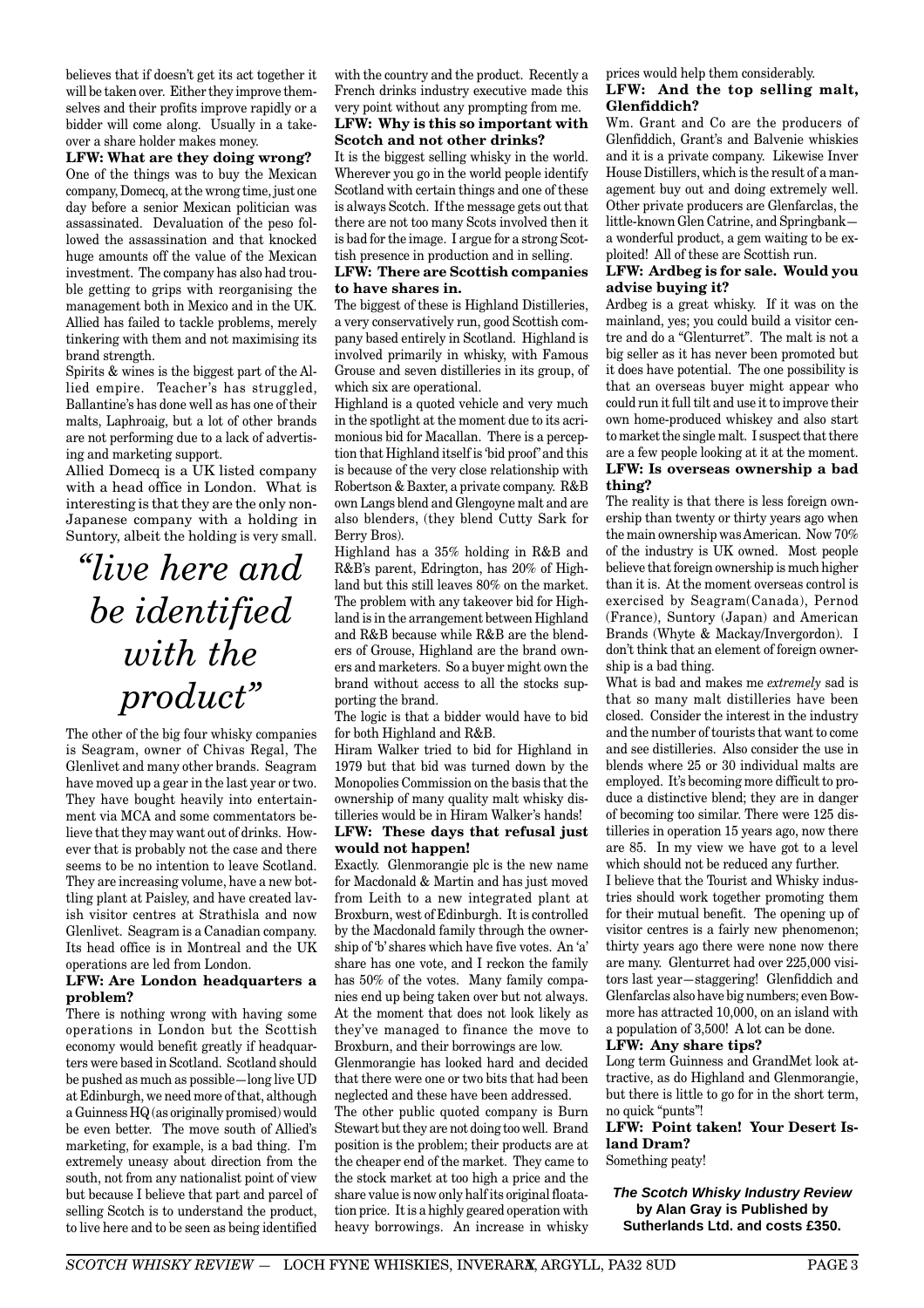## **THE INTERNATIONAL WINE AND SPIRIT COMPETITION**

The International Wine & Spirit Competition was founded in 1969 and is the oldest continuously operating annual wine and spirit competition in the world. It is a completely independent non-profit operation with its own premises south of London. It has a limited share holding, a board of directors and a distinguished list of international vice-presidents, all of whom have served one year as President. The Competition is widely supported around the world by leading figures in the alcohol beverage industry who sponsor trophies which form part of the awards.

#### **JUDGING**

Samples are presented in 'flights' of numbered glasses to avoid the possibility of being influenced by the sight of the top or shape of the bottle. Entries must be available in commercial quantities to eliminate the possibility of 'show' products.

Glasses are produced together with a corresponding score sheet. Judges are given the basic parameters of the class being assessed such as type, region and age. Samples are assessed quietly without comment and scores recorded. Scores are collected by the panel chairman who may then open discussion in respect of judges comments/scores.

A unique aspect of the Competition is that entries are first subject to chemical analysis for which forty marks are allocated. The balance of 60 points is allocated to the organoleptical process. Nigel Shattock, with 25 years experience in the whisky industry, was one of this year's judges. "I'm not aware of any Scotch failing the chemical analysis, it's really a test for wine. It is also difficult not to give full marks for colour in a whisky but the real test is in the nose, taste and finish. We are looking for the amount of malt perceived, anything too grainy will be marked against. The whisky class is more interesting than others because there is so much character to judge".

Tastings take place annually during the Spring. Judges are selected for their knowledge of the class being tasted but must not have a vested interest in any of the products being assessed.

The product with the highest score in its group is given an award provided the required minimum is reached: 90 points and over = Gold,  $85-89$  = Silver,  $80-84$  = Bronze.

If more than one sample is awarded over 90 points, the product with the highest score receives the gold, the runner up the silver etc. Where relevant, products with the highest marks in their respective category are retasted for National and International Trophies.

The IWSC is the world's most influential wine and spirit competition.



**THE WINNERS**

The Loch Fyne is the winner of the Bronze award in the blended Scotch Whisky Class.

In each class there is only one Gold, one Silver and one Bronze provided that the product has achieved a minimum standard for that award. In this year's competition the winners and scores were:

*Johnnie Walker Red Label* 90.7 Gold *Royal & Ancient* 88.0 Silver *The Loch Fyne* 87.3 Bronze While Royal & Ancient just beat us to the silver, nonetheless our whisky had a score eligible for a silver award. Trophy winners, (the gold medal winners that win further tastings), include:

*William Grant & Sons sponsored Best blended Scotch Whisky* Scottish Leader Supreme 15yo *House of Campbell sponsored Best single malt under 12 years* Bowmore Legend

*Morrison Bowmore sponsored Best single malt over 12 years* Glenury Royal 23yo Cask strength

*Ian Mitchell Memorial Most outstanding single malt* Glenury Royal 23yo Cask strength

> *Allied Domeq sponsored Distiller of the Year* United Distillers



**Scottish Leader Supreme Blended Scotch Trophy winner**

#### **RED LABEL**

Johnnie Walker Red Label is sold in over 200 international markets and outsells its nearest rival by over 10 million bottles each year. Walker whiskies have consistently won awards in competition; the most recent a gold at the IWSC in the blended Scotch Whisky category.

When John Walker died in 1857, his business was no more than a groceries, wines and spirit shop in Kilmarnock in the west of Scotland. But with it he left an exceptional stock of mature Scotch Whisky and a local reputation for creating fine blends. These were the foundation of the world's most famous Scotch Whisky business.

The family line produced a succession of expert blenders, each with a mission to take the art of blending to new peaks. John's son, Alexander I, created the *Old Highland Whisky* blend, which achieved popularity throughout the British Empire. In his own words, he was determined "to make our whisky of such a quality that nothing in the market shall come before it". That was until his son Alexander II, with the typical irreverence of youth, decided that he could actually improve his father's blend to meet the needs of a changing market. *Old Highland Whisky* had the robust flavour of a traditional Walker blend, which young Alexander greatly respected. But what he wanted was to lighten the body and broaden the flavour by blending together a greater number of whiskies than his father had ever used. He was fortunate that he had inherited all his father's skills. He chose each whisky expertly to create a multi-layered structure to the blend that added to the depth of flavour and the length of the finish. And the taste? 'On the nose Red Label is rich, fresh and emphatic with just a hint of sherry. When you taste it, you will discover that it starts off sweet, light and spicy, but develops into a full flavoured smoky richness'.

#### **GLENURY ROYAL**

This year the Rare Malts bottling of Glenury Royal has done the double, winning two trophies (last year Glenlivet 18yo did the same). We have enjoyed selling the Glenury over the summer; it's a big, old-fashioned Highland malt that impresses all palates. Stocks are exhausted at source and our stock quantity is insufficient for inclusion in our Stock List. However it may be worth contacting us to see if we have any remaining.  $\overline{\mathbf{n}}$ As an alternative try the Rare Malts bottling of Benrinnes '74/21 60%, an excellent mid-Speyside blockbuster!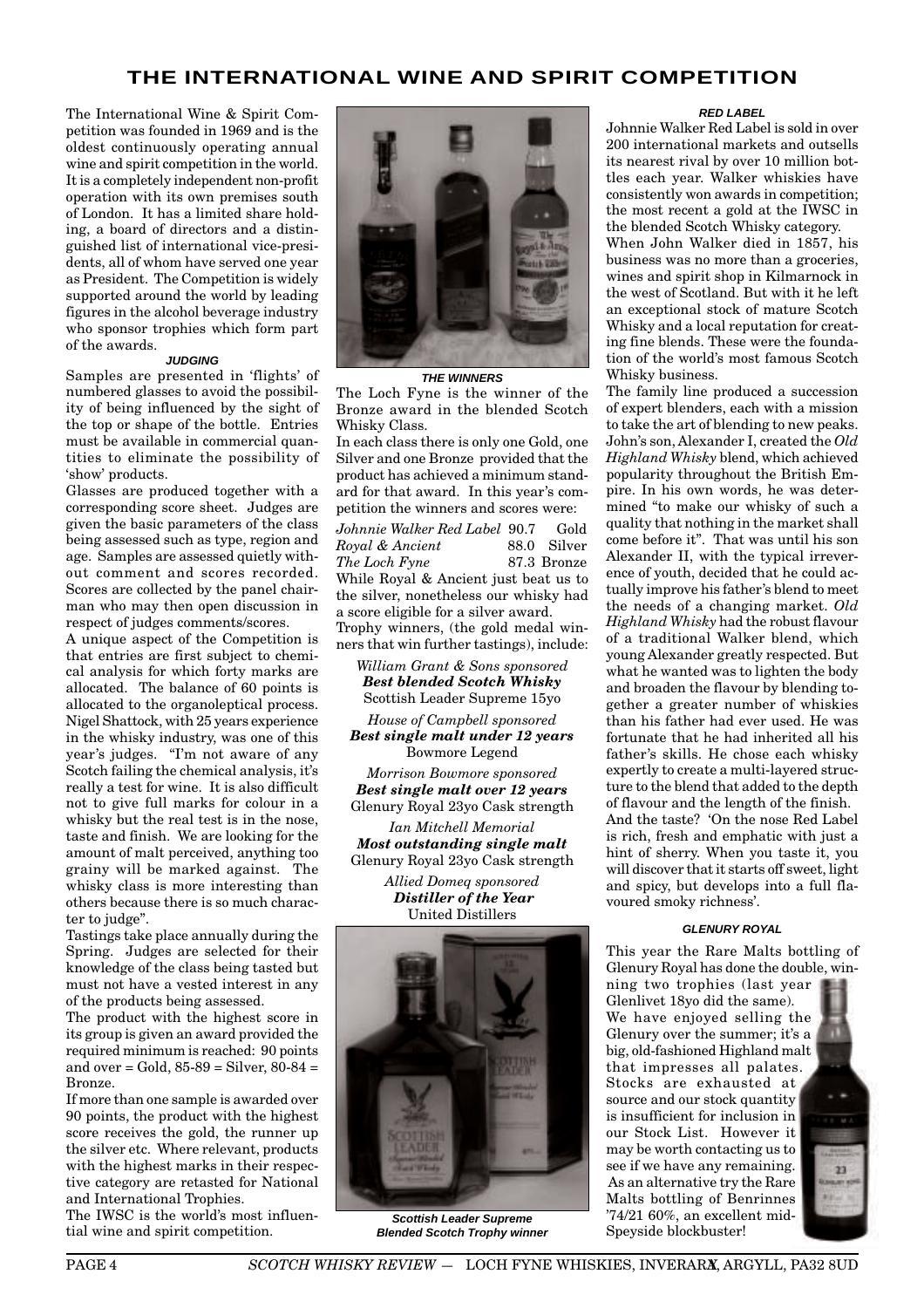#### The **BID**

**The loss of Macallan as an independent company really happened some twenty years ago. It was at this time that the family shareholding fell below 50%.**

One hundred years ago Roderick Kemp bought the distillery and his descendants had started selling shares during the 1960's in order to finance the creation of a single malt brand.

Since then, to fund the development of The Macallan, there had been further share issues in which the family did not partake, thus their holding was further diluted. They also sold substantial numbers of shares at high prices to Rémy-Cointreau and Suntory. All-in-all the family did well.

By the end of 1995, some 80% of the company was owned equally by the family. Rémy and Suntory, the balance held by private investors and institutions. The family considered that its stake of 26% was sufficient to protect the independence of the company as it was improbable that the French and Japanese shareholders would get together.

Meanwhile, over a number of years, Highland Distilleries had developed a good working relationship with Rémy who were distributors in France of The Famous Grouse and had sold Glenturret Distillery to Highland in 1990. About this time Highland had cemented this relationship by taking a 19% stake in Rémy (ironically part paid for by Highland's then 12% stake in Macallan). Recently Rémy have found trading difficult; their borrowings increased sharply while the share price fell. These problems were reflected in the share price of Highland as the City looked upon the two together rather than separately. Highland's share price was further reduced due to a flattening in the growth of sales of Grouse. In January this year Rémy elected to sell their Macallan shares to relieve their high borrowing and Highland acquired all 26%, immediately improving both Companies' share price by reducing Rémy's problems.

Highland paid Rémy 152.5p per share, less than the market price, but a priceearnings ratio of about 30, twice the sector value. The City was not very happy with the price paid but relieved that at least Rémy's borrowings had been reduced. Despite the City's concern, Highland's share price continued to improve. Highland's Chief Executive, Brian Ivory got the message from the City and realised that if they were to buy Macallan they should not pay more than the same 152.5p. During the six months between the deal with Rémy and the bid, Macallan's price had risen to 187p but Highland put in a bid at 152.5p and this proved successful. There are few in-



**To reduce debt, Rémy-Cointreau were obliged to sell their 26% stake in Macallan to Highland Distillers who then pooled their holding with Suntory to control 51% of Macallan.**

stances (if any) where a bid has been made at a price lower than the market price, and succeeded.

The family should have realised that matters had changed—the City expected that Highland would take over Macallan but not that they would move quite so quickly. Ivory was very astute in realising that Highland only needed Suntory's support and not their shares.

Suntory's original investment in Macallan had been expensive and there was a danger that the Directors may have to suffer the loss of face in admitting a loss. When Ivory approached Suntory they considered this a route out of their dilemma and felt Highland was a better guardian of their investment than the existing board at Macallan.

They put the two stakes together and got 51% of the company, a *fait accompli*. Within two weeks Macallan's advisors felt that they had no option but to accept Highland's low bid, a total of £88m nearly half to the family shareholders.

In the deal struck with Highland, Suntory now have 25% of a new Highland subsidiary, HS Distillers, the owners of Macallan.

Eventually Suntory may sell all their shares as they now own Morrison Bowmore Distillers and a share of Macallan is surplus to requirements. The deal with Highland has worked well for Suntory.

It is always sad to see the loss of an independent company but events conspired to make this takeover inevitable. Ivory has been quick in recognising opportunities as they arose while the family slept on. Given that it had to happen, then Highland are the most suitable owners. The Macallan fits in their portfolio of Highland Park, Bunnahabhain and Tamdhu and it is their type of product. They will do well in promoting sales but it will be hard work.

Meanwhile speculation continues regarding Ivory's possible acquisition of Rémy...

**Our thanks to Alan Gray of Sutherlands for assistance in the preparation of this article.**

### The **FUTURE**

#### **The good news is that we are reassured that there will be no changes in the final product.**

In an inspired appointment, Peter Fairlie has been made Sales Director with exclusive responsibilities for the brand. Peter will be known (possibly by millions) as the dynamo who converted Glenturret Distillery from a fillings-forblending-only operation to a top class single malt and huge visitor success.

As we toured the workmanlike Macallan Distillery he told us, "This is a significant investment. As number four in the world, The Macallan has already made great strides and is approaching an important stage of its development. The brand stands foremost in our portfolio of single malts and we will maintain the growth which has been established".

"This distillery not only prides itself on quality sought by malt whisky drinkers, but also by whisky blenders. Macallan fillings are the 'top dressing' used by all the leading companies".

Referring to 26 redundancies, Peter explained, "There were areas of overlap but these have been addressed. We are moving our group operational headquarters from Glasgow to the distillery".

"The way the whisky is made will not change. The natural environment of air and water will not alter and the sherry cask selection policy remains sacrosanct. The warehousing space is limited, and we plan to build further warehousing, thus ensuring the on-site maturation".

"Tradition and heritage are important. As share holdings change with different generations, absolutely nothing, however tempting financially, is done if there is any concern that it will be detrimental to the spirit. There is no exception with Macallan's new Board of Directors".

"The success of The Macallan is based on the quality of the product with a range of different ages up to 25 years old and this ethos will continue. The Macallan will remain The Macallan". And a visitor centre? "Perhaps just a

small one."



**The MAN Peter Fairlie —"Mister MACALLAN".**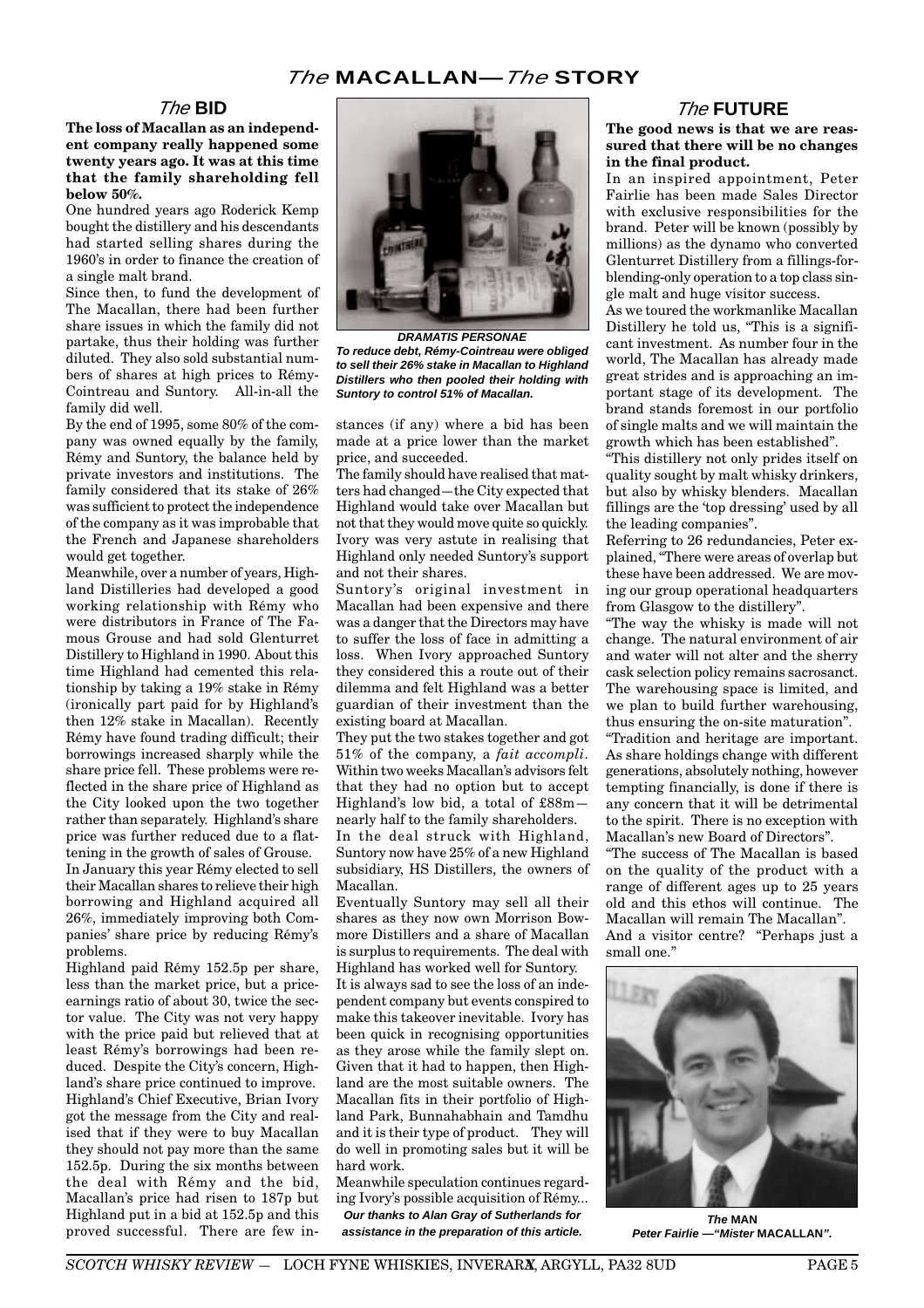

### **The Loch Fyne**

Slightly sweet pleasing sherry fans, slightly smoky pleasing Islay fans. The Loch Fyne appears to appeal to most malt fans as an easy-drinking, well flavoured blended whisky; something for the flask and something to drink rather than concentrate on. We have given the Loch Fyne to three professional tasting note writers and while all enjoy it, their tasting notes are completely different proof that it is something for everyone! Available in optional gift presentation tube with a Loch Fyne Whiskies dram glass—fill to the half way line, add a drop of water and take your medicine! **LOCH FYNE** (bottle only) **£13.90 LOCH FYNE + TUBE & GLASS £16.90 LOCH FYNE** (miniature only) **£2.60(a)** Satin lined box with miniature of the Loch Fyne and either LFW dram glass or 7.5cm diameter pewter quaich: **LOCH FYNE MIN & DRAM GLASS £8.50(a) LOCH FYNE MIN & QUAICH £20.00(b)**



## **Custom Labels**

Our custom labelled bottles are very well received and the best advice we have is don't use an excessively expensive whisky—they often don't get opened but sit pride of place on the mantlepiece. The Loch Fyne and Inverarity Malt are ideal as both offer great value and suit a wide range of tastes. A 'basic' label carries your message and our logo.



A more complex label can be created either using material supplied by you e.g. a photograph, a character drawing or your company logo, or from our library of artwork for fishermen, golfers etc.



The Loch Fyne has a cork top with cap seal, back labels describing the whisky and award and your label on the front. **LOCH FYNE + BASIC LABEL £16.00 LOCH FYNE + COMPLEX LABEL £18.00 TUBE + DUPLICATE LABEL add £1.50**

The Inverarity malt has a cork, your front label and a descriptive back label. **INVERARITY + SIMPLE LABEL £21.00 INVERARITY + COMPLEX LABEL £24.00 QUALITY PINE WOODEN BOX £10.00**

These prices are for one-offs. We also offer case rates for clubs or business; please call for discussion and prices.





#### **Malt Whisky Glasses**

Some of you have not bought a port glass yet and don't know what you're missing! (We know who you are!)

For relaxed whisky drinking we recommend a port glass. A wide rim and perfect balance aids contemplative enjoyment. And consider this simple water carafe—far less fuss than a lipped jug and far more controllable.

| CLASSIC NOSING GLASS | £7.50(a)    |
|----------------------|-------------|
| PORT GLASS           | £3.50 $(a)$ |
| CARAFE               | £3.50(a)    |

## **The Taste of Christmas Past**



Bottlings of Glen Rothes are becoming collector's items as various vintages are made available. Just out and in very limited numbers is a 'Restricted Release' 24yo, which we declare excellent—lots of mincemeat, fruit and spice, ideal for winter reviving—the taste of Christmas. **GLENROTHES '72/24 43% £75.00 GLENROTHES '84/12 43% £34.50** The current 1984 vintage is to be succeeded by a 1983 next spring.

## **Bowmore Ceramics**

A pair of beautiful ceramic bottles with whisky to match.

| <b>BOWMORE —Skv</b> | 22 43% £109.00 |
|---------------------|----------------|
| BOWMORE-Dragon      | 30 43% £143.00 |

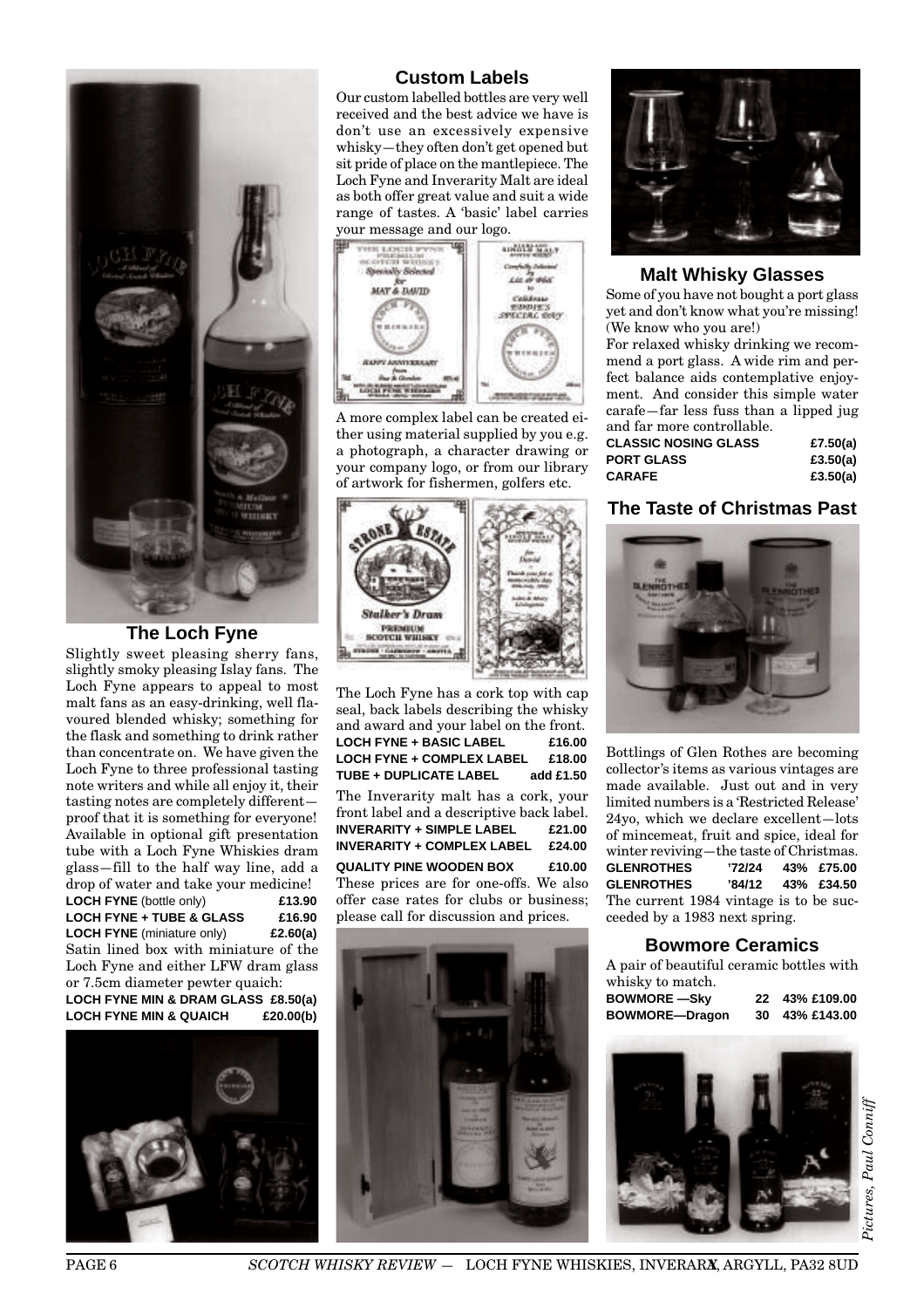## **The Culloden Bottle**

To commemorate the 250th anniversary of the battle, Glenmorangie have produced a replica of an 18th Century spirit flask that belonged to Forbes of Culloden and now held by the National Museum of Scotland. Complete with squint neck, signed, sealed certificate, hardwood box and outer sleeve, this is a masterful piece of whisky presentation. A worthwhile collector's item and very few left. **GLENMORANGIE —Culloden Bottle**





#### OUR HOUSE MALT

— a pale whisky with a full aroma and rich, sweet taste some-

where between a *Dalwhinnie* and an *Edradour*. With water huge volumes of perfume emerge and the whisky becomes a dessert wine, eminently drinkable dangerously so in fact! Here is a single malt (specifically, an eight year old Aultmore) that will certainly please an experienced malt drinker and also convince the novice of the benefits of buying quality. A very reasonable price for a superb product—quality and value combined.



**THE INVERARITY 8 40% £18.90**

## **Glenmorangie Wood Finish Selection**

Glenmorangie's excellent work experimenting with different maturation woods is (presumably) complete with a range of distinctly different malts. Initially matured in bourbon casks for at least 12 years, the malt is then transferred to either Port *pipes*, Madeira *drums* or Sherry *butts* for an additional period. This technique of 'finishing' enhances the delicate flavour of Glenmorangie without masking it. Each of the three finishes makes a distinctly different after dinner dram, as does the 18yo. The range of 10yo, 18yo and three finishes is now coordinated and LFW can offer a bar stand to stop your bottles going astray.

| OВ        | <b>GLENMORANGIE</b>                              | 10    | 40% | £21.50    |
|-----------|--------------------------------------------------|-------|-----|-----------|
| OВ        | <b>GLENMORANGIE</b>                              | 18    | 43% | £35.90    |
| OВ        | <b>GLENMORANGIE-Portwood</b>                     | $12+$ | 43% | £28.90    |
| OВ        | GLENMORANGIE-Sherrywood                          | $12+$ | 43% | £28.90    |
| <b>OB</b> | <b>GLENMORANGIE-Madeira</b>                      | $12+$ | 43% | £28.90    |
|           | <b>GLENMORANGIE BAR STAND</b>                    |       |     | £30.00(c) |
|           | save £10 if bought with all five bottles         |       |     |           |
|           | <b>GLENMORANGIE BAR STAND WITH ALL 5 BOTTLES</b> |       |     | £174.10   |



## **Classic Six Stuff**

A cracking intrduction to quality malt whiskies; Glenkinchie, Dalwhinnie, Cragganmore, Oban, Talisker and Lagavulin.



**CLASSIC SIX BAR STAND £42.50(c) save £10 if bought with all six malts C6 BAR STAND WITH ALL C6 £178.60**



#### **Framed Map Framed Classic six map** 46 x 64cm **£20.00(c)**

#### **Miniature Packs**

Tasting packs with or without Michael Jackson's tasting video. A great introduction to the diversity of malts. **CLASSIC SIX MINIATURE PACK £15.90(c) C6 MIN PACK + VIDEO £16.90(c)**



#### **Peated Irish** Good grief! Peat is no longer exclusive to Scotch. Ireland's peated single malt is smooth, distinctly peated and well worthwhile. Just in.



**CONNEMARA 40% £19.90**

**SCOTCH WHISKY REVIEW - LOCH FYNE WHISKIES, INVERARA, ARGYLL, PA32 8UD PAGE 7**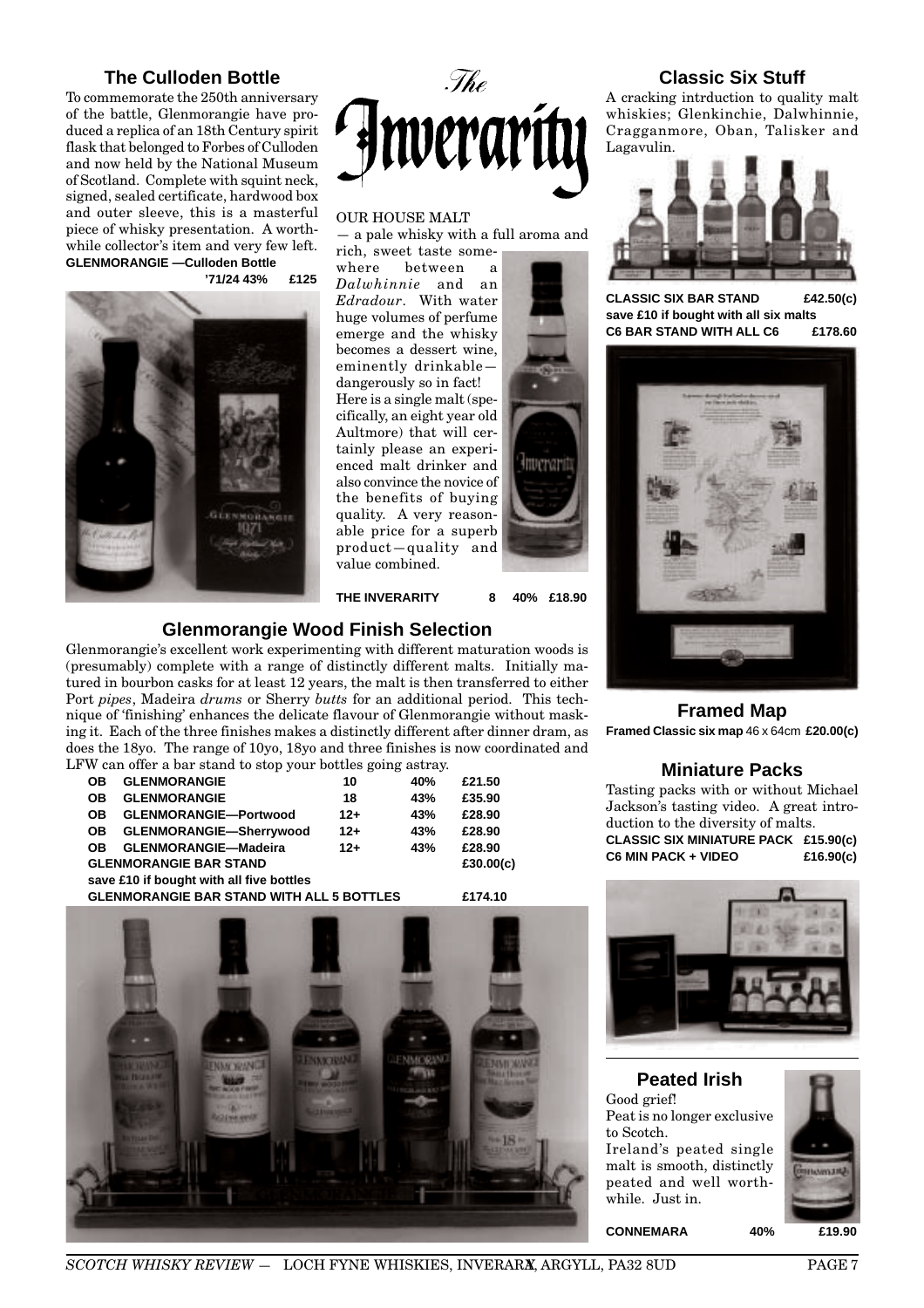

Ne'er be wi'out yer dram! A high quality maple tippling stick with two mini cups, flask and free monster fill of The Loch Fyne. **DE LUXE TIPPLING STICK £49.00(c)**

### **Miniature Packs**



#### **BOWMORE DRUM**—

Legend, 12, 17 & 21yo **£13.00(b) J WALKER SELECTION**—Red, Black 12yo, Gold 15yo, Cardhu & Liqueur **£18.50(b) GLENMORANGIE Wood Finish Selection**— 10 &18yo, Port, Madeira & Sherry **£15.90(b) BALVENIE TRI-PACK**—10yo, 12yo Double-<br>wood & 15yo Single Barrel **£9.90(b)** wood & 15yo Single Barrel



## The **MACALLAN Glass**

Forget this stuff about the right shaped glass for tasting, this one's for *enjoying*! Pure hedonism from this heavy crystal engraved glass, hand made for Macallan and based on an 18th Century Jacobite original in the V&A Museum. **MACALLAN GLASS £45.00(b)**



**Fine China** Beautifully detailed, hand finished with gold: Fly Fishing, Scottish Wildlife or Game Shooting (please state choice). **MINI DECANTER height 12cm £27.00(b) MINI WATER JUG £25.00(b)**

#### **Measure up**



A range of measures to suit most occasions (and guests!) Pewter mini-tankards come in 3 sizes: 1oz(for relatives), 2oz(for friends) & 3oz(for yourself!), with optional thistle motif. The hand-made copper jug (left) holds 1/4 gill, and next time Auntie asks for "just a thimbleful" you'll be able to oblige with this pewter 2oz version.

**1oz Tankard (with thistle) £5.45 (£5.95)(a) 2oz Tankard (with thistle) £5.75 (£6.25)(a) 3oz Tankard (with thistle) £6.45 (£6.95)(a) "Just a thimbleful" £6.95(a) 1/4 Gill copper tankard £14.90(a)**



### **Branded WaterJugs**

| <b>BLACK LABEL</b>         | height 19cm | £12.00(b)     |
|----------------------------|-------------|---------------|
| <b>GLENGOYNE</b>           | 15cm        | £9.00(b)      |
| <b>HIGHLAND PARK</b>       |             | 16cm £9.00(b) |
| <b>SPRINGBANK</b>          | 15cm        | £12.00(b)     |
| <b>MACALLAN SMALL</b>      | 8cm         | £5.00 $(a)$   |
| <b>MACALLAN LARGE</b>      | 16cm        | £12.00(b)     |
| <b>BUNNAHABHAIN</b>        | 12cm        | £9.00(b)      |
| LANGS (no pic.)            | 15cm        | £9.00(b)      |
| BLACK BOTTLE (no pic.)15cm |             | £9.00(b)      |
|                            |             |               |

#### **Branded Mirrors BUNNAHABHAIN 53 x 43cm £20(c) FAMOUS GROUSE** 54 x 79cm **MACALLAN 39 x 53cm £30(c) HIGHLAND PARK 53 x 43cm £20(c)**



## **Tummy Dept.**



A selection of goodies from the food hall—spot the favourite theme. Yummy!

#### **HIGHLAND FLING—**

| whisky mustard and whisky marmalade with a |             |
|--------------------------------------------|-------------|
| miniature of Loch Fyne                     | £4.95(a)    |
| <b>HOT TODDY SPICE KIT-</b>                |             |
| the ultimate cold cure!                    | £3.00(a)    |
| <b>GLENFIDDICH CAKE-</b>                   |             |
| rich fruit cake—ideal for Xmas             | £10.50(b)   |
| <b>CHOCOLATE, PECAN &amp; GLAYVA CAKE-</b> |             |
| wonderful warm with cream!                 | £5.60(b)    |
| <b>GLENFIDDICH FUDGE</b>                   | £3.75(b)    |
| REAL HAGGIS in a skin (tinned)-            |             |
| Lamb with Drambuie or                      |             |
| Venison with Glenturret                    | £3.50(b)    |
| <b>FRUITS IN WHISKY LIQUEUR-</b>           |             |
| soused summer fruits                       | £5.50(b)    |
| <b>FLAVOURED GROUND COFFEE</b>             |             |
| Highland Whisky or                         |             |
| Irish Cream                                | £2.35(a)    |
| <b>MALT WHISKY TRUFFLES-</b>               |             |
| super-creamy self-indulgence               | £3.00 $(a)$ |

#### **And remember...**



No matter how BIG your order, the **maximum you pay is £5.90** for your delivery to one address.

The letters in brackets following prices of whiskyware indicate the carriage charge for individual items if ordered separately, (see back of stock list).

We're not setting Christmas delivery deadlines—as ever we'll do our best to get it to you quickly—but it's worth ordering soon (now?) for Christmas.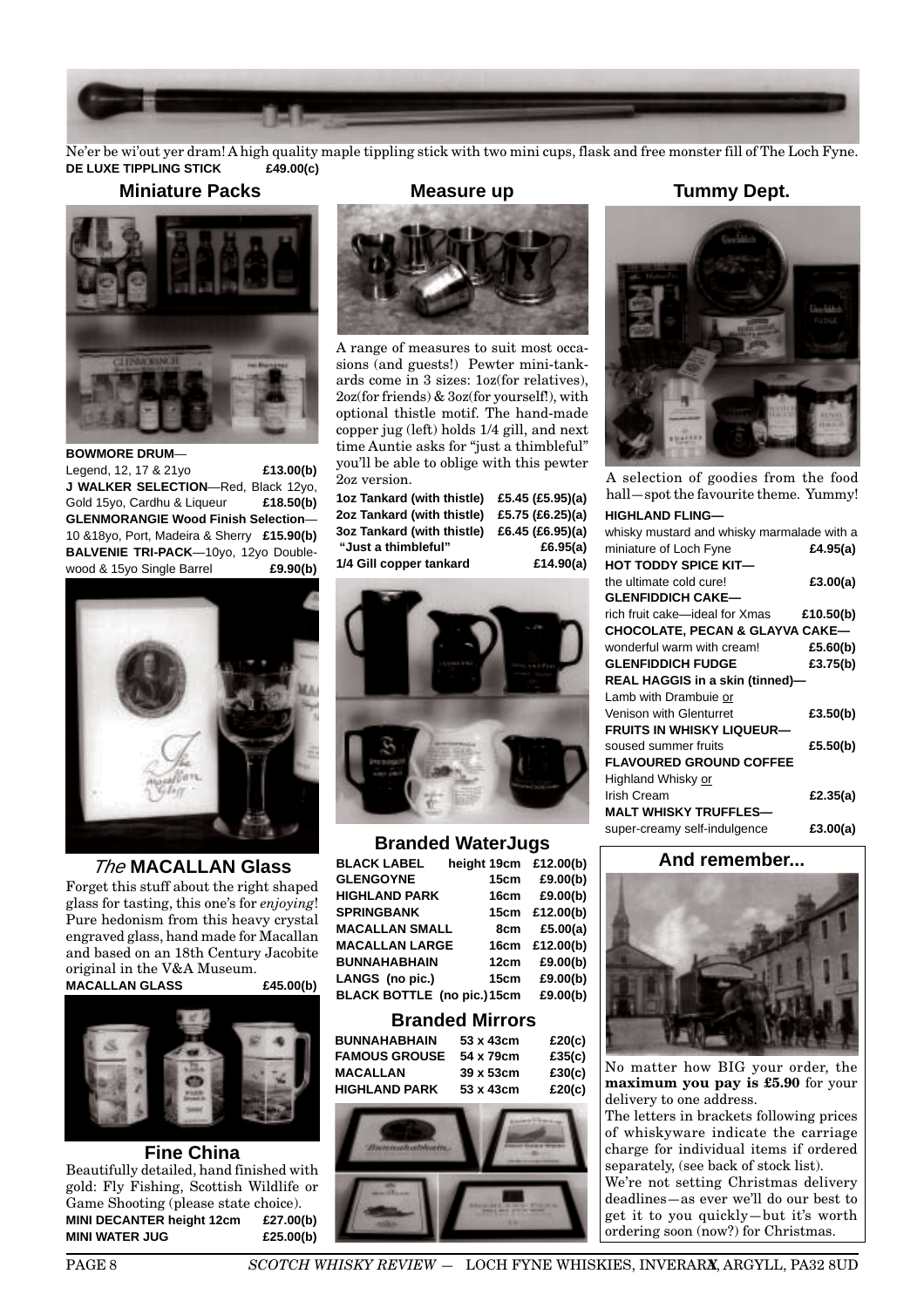# **1874 REVISITED**

**Richard Joynson** I'm becoming a collector of old tastes. It started with the Springbank 1919 (musty, like old books—Sam Browne belts) and continued with an 1895 during Gordon & MacPhail's centenary bash. In July, the prospect of journeying to London did not deter me from attending the launch and a wee taste of Macallan—122 years old!

The company directors had bought at auction (£3,900) a bottle of Macallan distilled in 1874 and thought to be aged in wood about 20 years. In the nosing room at Craigellachie they syringed out a tiny 5ml sample. Frank Newlands, 'nose in chief', was charged with working with such a miniscule sample, identifying its characteristics and recreating it from current stocks.

"The first thing that struck us was that it was The Macallan as we know it today. This was something we had not expected—the same full-bodied, sherry character we believe in. The particular characters of this bottle were zest of orange with a hint of lemon and an undertone of new sapwood. Occasionally one of these characters occurs in our casks." Frank set about gathering these traits from the maturing stocks of varying ages and introducing them to each other for further marrying in wood.

"After a week, to remind myself of my goal, I returned to my original sample but discovered it had evaporated to a crust in the covered glass!". Undeterred, Frank pressed on, relying on his memory, nosing hundreds of casks in search of his grail of zest. After months of marrying, Frank was dismayed that it was nothing like what he wanted, however a while later the whisky started "turning out right".

The Directors were confident that he had done a good job. In July, a panel of the greatest noses was assembled in London, two master blenders, a perfumier and no less a conk than Sam Twinning, the tea blender. In a remarkable show of bravado this panel was backed up by thirty or so of 'the world's experts', including Milroy, Jackson, Murray and Maclean, (the latter three immediately surrounding me—the better to crib my tasting notes!). All had gathered to witness the opening of the original and then to compare it with the replica. Four different corkscrews had been assembled as precaution against a duff cork but the first, (I suspect from the torture section in Inveraray Jail), did the trick. The handsome and revered bottle was decanted into small nosing glasses.

First the panel of four wise noses spoke in awe of *the original*. Trevor Cowan, retired whisky blender, was most expressive: a colour of "medium gold, amazing



**The Macallan — The 1874 45% £64.00** a replica presentation with a unique replica whisky, limited release.

brightness for its age. No 'bottled' nose which would be expected, complex with citrus notes, much depth—extremely smooth." On Trevor's palate "featherlike, smooth, soft, cool, gentle. No bottled flavour which normally appears as a slight grafitey flavour." The aftertaste "continues to please, surprise and delight".

I always wish to be succinct in such tastings, it makes it easier to evoke a memory of the experience (hence the 'old belts' for the Springbank) and for this bottle of Macallan created by a stillman 122 years ago, I elected to describe it as 'Lace'—lace of the most intricate and delicate quality. A wonderful experience. In every way it was The Macallan and the best Macallan I have known.

And so to the young pretender, *The 1874*—as selected by Frank Newlands. Bearing in mind that this was created from the smallest sampling, selected from thousands of casks, vatted and married—all from memory, Frank has done an incredible job.

Trevor Cowan thought it "drier than the original but with a fuller palate. Subtle and complex with a finish that continues to change and please."

The panel complemented Frank on the accuracy of his replica.

I agree. Those orange/chocolate/citrus characters are definitely there, the nose softer than the original. Somehow the taste is olden again with a very slight mustiness, more cloying than the original but not overly so. In my opinion Macallan 18 year old is one of the best whiskies in my shop; *The 1874* is as good as, but different from, the 18.

Relaxing after lunch, Managing Director Willie Phillips declared it "another good Macallan bash". Unfortunately his last, as he and Frank Newlands are no longer with Macallan—this event was the day we learned of the take-over bid but the creation of *The 1874* is a fitting swansong of their imagination and devotion to quality. That they can replicate such perfection with relative ease is awesome. Let's hope Highland can respond to the challenge.

## **SELECTING THE SELECT Charles Maclean**

Royal Lochnagar once had the reputation of being the most expensive of all malt whiskies, and even today the distillery's 'Selected Reserve' must be among the top-priced single malts. The reputation was established by Royal Favour. The small distillery stands on the Balmoral Estate, and within days of moving into their summer residence, Queen Victoria, Prince Albert and a bevvy of royal princes and princesses paid a call, tasted the whisky (even the little princesses!), pronounced it to be excellent and bestowed the royal warrant. This was on 12th September, 1848. The royal visit is remembered each year when a small deputation of senior management from United Distillers, the owners of Royal Lochnagar, is entertained by the distillery manager and his wife. While there they nose and approve the four casks which will go into that year's 'Selected Reserve'.

This year your correspondent was standing in for Lord MacFarlane of Bearsden, former Chairman of United Distillers and a great enthusiast for Royal Lochnagar—he introduced the 'cask selection ceremony'.

The casks proposed for the 1996 bottling had already been selected. All were refills at about 20 years of age—two ex-Oloroso butts, two ex-bourbon puncheons (which will make about 3,000 bottles in all). Maureen Robinson, Head of Quality Control at United Distillers, (i.e. Chief Nose) told me: "Age is not our principal concern. What we are looking for are superb examples of Lochnagar's style. A balance of the clean, piney, woody freshness bestowed by Bourbon wood and the fruity, nutty richness lent by sherry wood".

Perhaps it was auto-suggestion, since the distillery is surrounded by deep forests of Scots pine, but my own impression of these splendid whiskies was just that—dark, ancient, profound, noble, but still lively, resinous and fresh.

Married together I have no doubt whatsoever that these four casks will make a wonderful whisky, a true expression of the character of Lochnagar—the place as well as the malt.

*Charlie has written two more excellent whisky books, both on the LFW recommended list. 'Discovering Scotch' (£5.99) is a colourful overview and the Pitkin Guide (right) astonishingly good value at £2.50.*



*Here's a fetching picture of his nose.*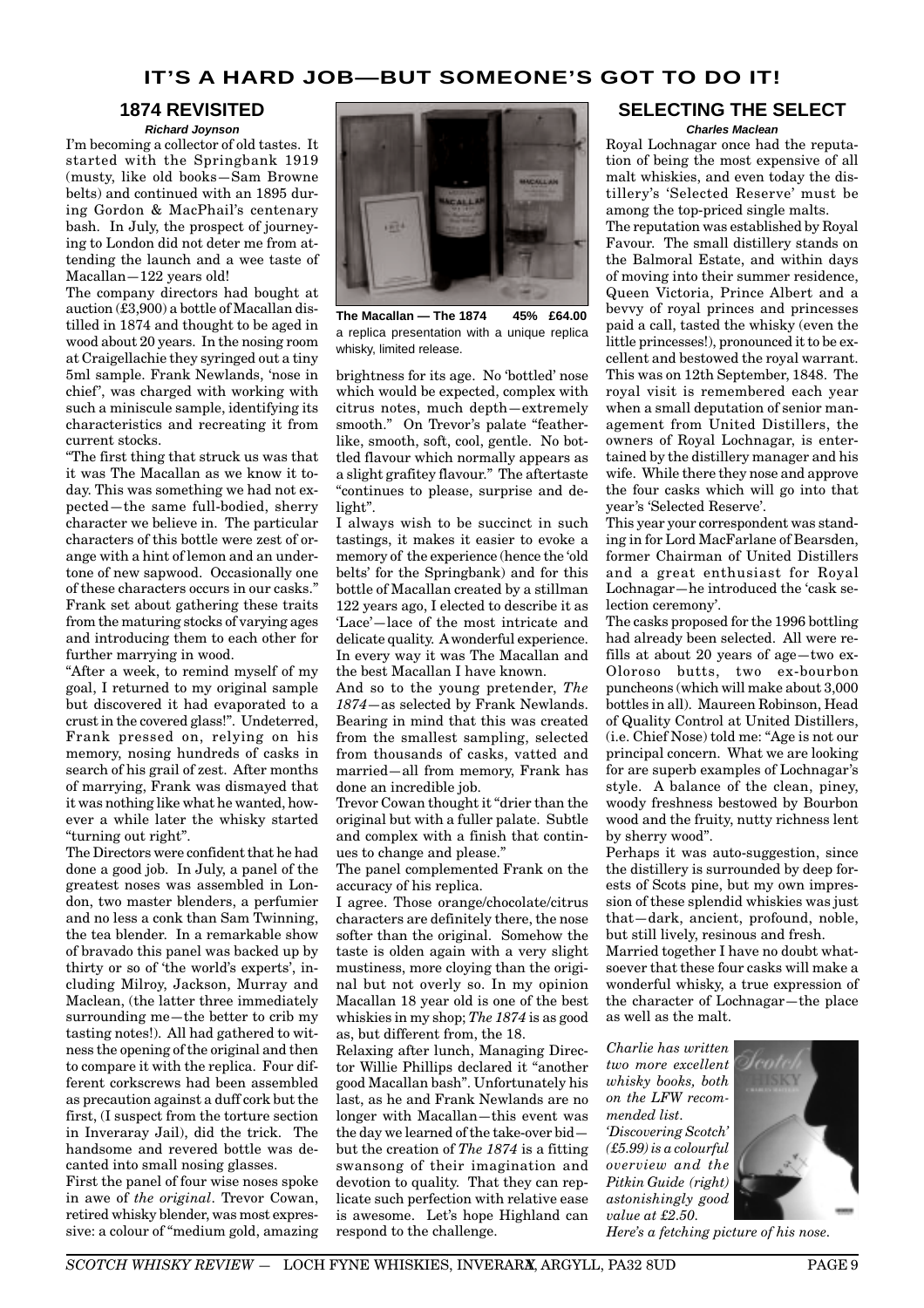## **JOHNNIE WALKER'S LOSS OF FACE**

The Johnnie Walker striding man is probably the most famous and well known figure in Scotch Whisky today and is certainly the oldest. Created to support the launch of Walker's Red and Black Label whiskies in 1909, the striding man became the

ambassador for the brand, accompanying Walker whiskies into over 120 markets by the end of the First World War. Drawn and redrawn by a series of leading cartoonists, the striding man has always reflected Walker whisky in a relevant and contemporary style. Now the man has been given a new black and red look for the twenty-first century.

"We are very conscious of the need to maintain his appeal for current and future generations of young adults. By using a bold, graphic style and a fresh, contemporary approach, we believe he reflects both the brand and its heritage as well as the confident spirit of consumers today," says Jenny Vaughan, Johnnie Walker's brand director.

The original figure of Johnnie Walker came from a sketch drawn up on a menu card by cartoonist Tom Browne in 1910. Originally introduced to inject new personality into their re-packaged brands, brothers George and Alexander (II) Walker used the striding man across a series of advertisements with the slogan "Born 1820, still going strong." Since then his dashing figure has carefully kept pace with the fashions and style of the day. The most recent update took place in 1950.



Browne, a noted cartoonist and humorist, was asked to lunch with the Walker directors in London and given the task of visualising the personality of Johnnie Walker. He quickly drew on

the back of a menu the now world famous striding man figure.

It has been claimed that Browne's figure was based on a (now lost) portrait of John Walker, the founder of the business. However there are few points of resemblance between the striding man and the only surviving silhouette of John Walker. In addition, the striding man's costume is definitively English, and a parody of the fashionable Regency clothing of John Walker's boyhood, but not of the sort of clothing that John would have worn in Kilmarnock, or that he would have often seen others wearing. The cosmopolitan and sophisticated nature of the striding man set him apart from the other types of figures that rival blenders were using to promote their brands, swathed as they normally were in heather and tartan.

Sir Bernard Partridge, who was the principal cartoonist for *Punch* magazine, drew the figure from Browne's death in 1910 until the start of the first war when he was replaced by Leo Cheney, who gradually modulated the rather rakish figure into a rounder and more sociable character. The context of his work was always witty, sometimes contemporary and cosmopolitan, always dynamic. In the mid-1920s he was radically redrawn in a short series of modern advertisements which were contemporary in design and subject but continued the tradition of wry humour displayed in earlier works. They were followed by adverts drawn by Clive Upton who was Walker's main artist un-

til the late 1950s. The figure developed by Upton was far gentler than his predecessors, a friendly and trustworthy mouthpiece for the brand, who already had more of the benign features of TV's John Steed of The Avengers than of Browne's original rakish dandy.

## **THE ROUTE TO SUCCESS?**

Alan Rutherford, Production Director of United Distillers and our first victim for the LFW interview (SWR2) has been made an OBE in this year's Queen's Birthday Honours List 'for services to the Scotch Whisky Distilling Industry'. Victim number 2, Andrew Dewar-Durie, MD of Allied Distillers, (SWR3) is to be the next Chairman of CBI Scotland.

## **NEW MAN AT LFW**

During the summer Roddy Charles joined us to assist in every aspect of our business. A former tour guide at Lochnagar Distillery, Roddy is the quietly spoken one on our end of the phone.



**Roddy collects his fifth successive employee-of-the-month award. (Six times and he gets to keep the bottle).**

## **SOME LOCH DHU**

**(and some Loch Don't)** After test marketing in malt whisky bars in New York, United Distillers have released Loch Dhu (pronounced—"doo") 'The Black Whisky' here in the UK.

The label tells us that it is a 10yo Single Malt from Mannochmore Distillery, 'patiently rested in charred, sweet oak casks'. The bottle tells us it is black. Hold it up to a bright light and a dull blood-donor red hue is revealed. Otherwise no light is transmissible.

The launch blurb says "Whilst Loch Dhu is an authentic single malt whisky, its velvety black colour, exceptionally smooth taste and sophisticated contemporary image will encourage more versatile usage *(mixers)*. We have one very clear objective, to attract new and younger adult consumers to malt whisky. Loch Dhu is new in style, character, taste and image."

Intrigued, LFW investigated further and spoke to Yens Aggerbeck, the Brand Development Manager. UD feel they have an excellent product and are understandably reluctant to give their competitors any information that will lose them their five year head start.

"This is the result of 25 years superiority in the scientific area of whisky making and is part of a policy of producing a greater range of spirits (not just whisky) to more people," said Aggerbeck.

We learned that Mannochmore has been transferred from traditional casks after ten years for a further one year's maturation in casks that have been treated previously to 'sweet double charring'.

This involves the heavy charring (much deeper than the normal 1-2mm) of the cask, followed by treatment with a 'natural product'—further detail is not available (only three people know exactly... etc.). After a further unspecified period of time this treatment is stopped by a second charring.

Then the 10yo Mannochmore is filled and rests for one year. At bottling, some spirit caramel is added to balance the colour but is not a contributor to the blackness.

The taste? Back to the blurb;

colour:— assertive, ebony black nose:— an aroma of mint toffee body:—light, smooth & textured palate:—warming spicy flavours finish:—long, dry with lingering notes of wild herbs.

The LFW experience is that many of our customers are not impressed too sweet and too burnt, but that nonwhisky fans have been enjoying it and coming to us to learn more about malts so it seems the Loch Dhu is achieving its goal. We strongly recommend that everyone tries it and UD is giving LFW customers the chance to do just that—try Loch Dhu—FREE (see the back page).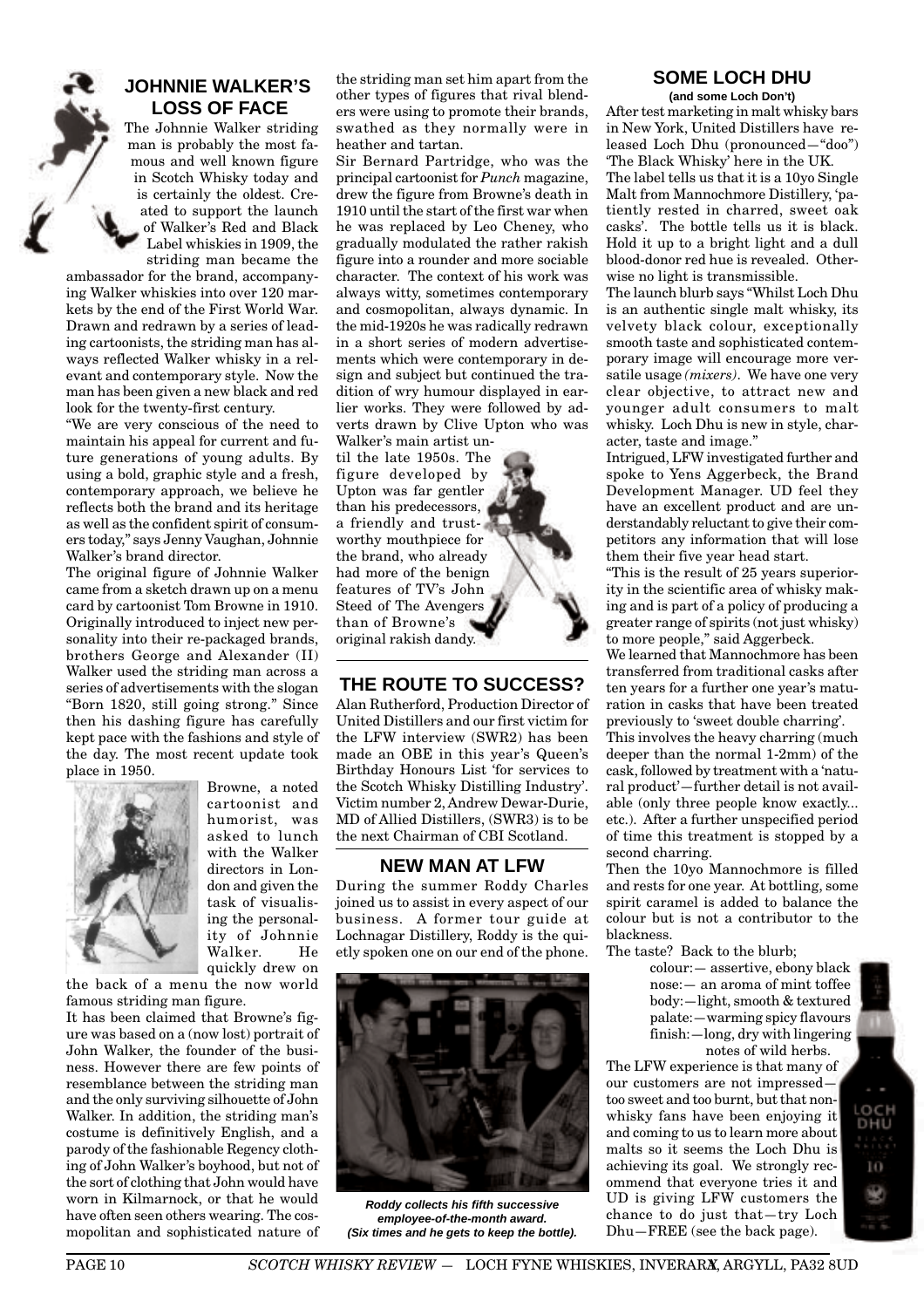#### **WHISKY WORDSEARCH** H L H P B N W O T F F U D C P **Compiled by Ian Hallam, Brewer, Laphroaig & Ardbeg Distilleries** C C C T C I T U S E H T O R W Hidden in the square are the names of 20 malt whisky distilleries, all of which appear in our stock list. As you A E I N T L H G A R U J B A Z find them, circle the word and make a list. Also hidden are six aspects of production: butt, fermentation, malt, N S D D A U V I E M I U A G L spentlees, water and yeast. One other pair of words is O P D M D V B A Y E N H N G D hidden—that of an award-winning blend of whisky! A total number of 27 words, all in straight lines but R E I GN A R O M N E L G A H often backwards, diagonal or upwards—if you don't D N F E E G L R A T J U L N C know how these things work, ask a four year old. N T N <mark>B</mark> N A F H D A X W S M A **WIN A BOTTLE OF ARDBEG 10yo** Send in your entry, (even if not fully completed) with E L E D Y L A P C T H X Q O N your list of distilleries, the words circled and the L E L R F B T A L I S K E R E number of words you have identified. In the event of a draw, first out of the barrel will win a bottle of **10 year** G E G A H L K L N O U O S E M **old Ardbeg**, the peatiest of all malts and without **TCH WHISK** Z S C A C U C N P N C R M T L doubt one of the rarest—this bottling never appears on our list and is always sought after! K G I T O M I N T O U L B A A This is a very special prize for customers of Loch Fyne Whiskies presented by Iain Henderson, Manager of V N E L L E T R O P E O R W B Laphroaig and Ardbeg Distilleries—Good Luck! H C O N D A L B A L V E N I E Name ..........................................................................

Address ............................................................................................................................ .................................................................................................................................................

Total number of words found..........

## **STODDIE'S CHRISTMAS MENU**

=4 ] ( ) ys

Iain Stothard is the *International Malt Whisky Specialist* for Matthew Gloag & Son (it's a hard job—but someone's got to do it!). Iain has achieved notoriety around the world for hosting banquets where no wine is served—only good Scotch Whisky (it's a hard job... etc.). We asked Stoddie to consider a traditional Highland Christmas Lunch.

*Cream of Chestnut Soup*

*served with*

*GLENGOYNE 10yo Highland malt* 'Medium, golden tones, clear and bright. Rich aroma with hints of oak, apple,

and sherry and a smooth, long unpeated finish.'  $\delta$   $-$ 

> *Roast Perthshire Turkey with all the Trimmings Creamed Brussels Sprouts, Diced carrots Creamed & Roast Potatoes served with*

> > *BUNNAHABHAIN 12yo Islay malt*

'A golden malt whisky with a remarkable fresh sea air aroma. A light to medium but firm body with a palate that gives a pleasant malty finish. An unusual Islay malt due to its lightness and lack of heavy peating.'

 $-$  §  $-$ *Christmas Pudding with MACALLAN 10yo Speyside Malt Whisky Butter served with*

*MACALLAN 18yo Speyside malt*

'Deep amber colour with a honey-like sweetness coupled with hints of almonds, pears and heather. Assertive sherry character, very smooth, intense and well rounded with a long lingering sherry finish.'

 $-\S$   $-$ 

*Islay and Orkney Cheeses and oatcakes served with*

*HIGHLAND PARK 12yo Orkney malt*

'An exceptionally smooth single malt from Scotland's most northerly distillery. A medium to full bodied malt with a distinct smoky sweetness. Hints of oak and heather. The aftertaste is long, dry and full of Island character.'

 $-\S$   $-$ Having exhausted his portfolio, Iain left us to suggest afternoon tea;

*Mince pies and Christmas Cake*

*served with*

### *GLEN ROTHES 1972 Speyside malt*

'A mature oak smokiness. Spice combined with Speyside fruitiness. A rich full flavour of plums and raisins. Lingering, smooth mouth-filling finish.'

**Get your Stoddie 'wines' delivered free—see page 12.**

## **SCOTCH TASTE DEFINED**

We received an interesting letter from Dr Leopoldo Acuña of Argentina who visited the shop as a whisky novice but left as an enthusiast.

Dr Acuña had expected a 'definitive whisky taste pattern' but found all the samples he had bought to taste different from his understanding of *Scotch Whisky*.

Reading our piece on the *legal* definition of Scotch (SWR5) he asked 'Wouldn't it be possible to try to more accurately define how Scotch Whisky really tastes?' An interesting challenge and one we were delighted to pass on to someone else, in this case the Big Barley Boffin— Michael Jackson.

#### **"THE TASTE OF SCOTCH WHISKY"**

"When people say that the whisky must come from Scotland, they are speaking of its appellation—and that is only half the point. The whole point is that the real thing tastes of Scotland: of melted snow and mountain water; of earth, wind and fire. The melted snow is filtered through the granite of Speyside, the sandstone of the North, the ironstone of Islay, each making for different flavours. It passes over peaty moorlands and heathery hillsides to meet the sweet, nutty, grainy, barley-malt of the Borders and the Moray Firth, dried over peaty fire. It matures in casks that breathe the heathery air of the glens or the briney, seaweedy breeze of coasts or islands. Those are the flavours of Scotch whisky."

**(Applications for the post of LFW laureate are now closed—Ed.)**